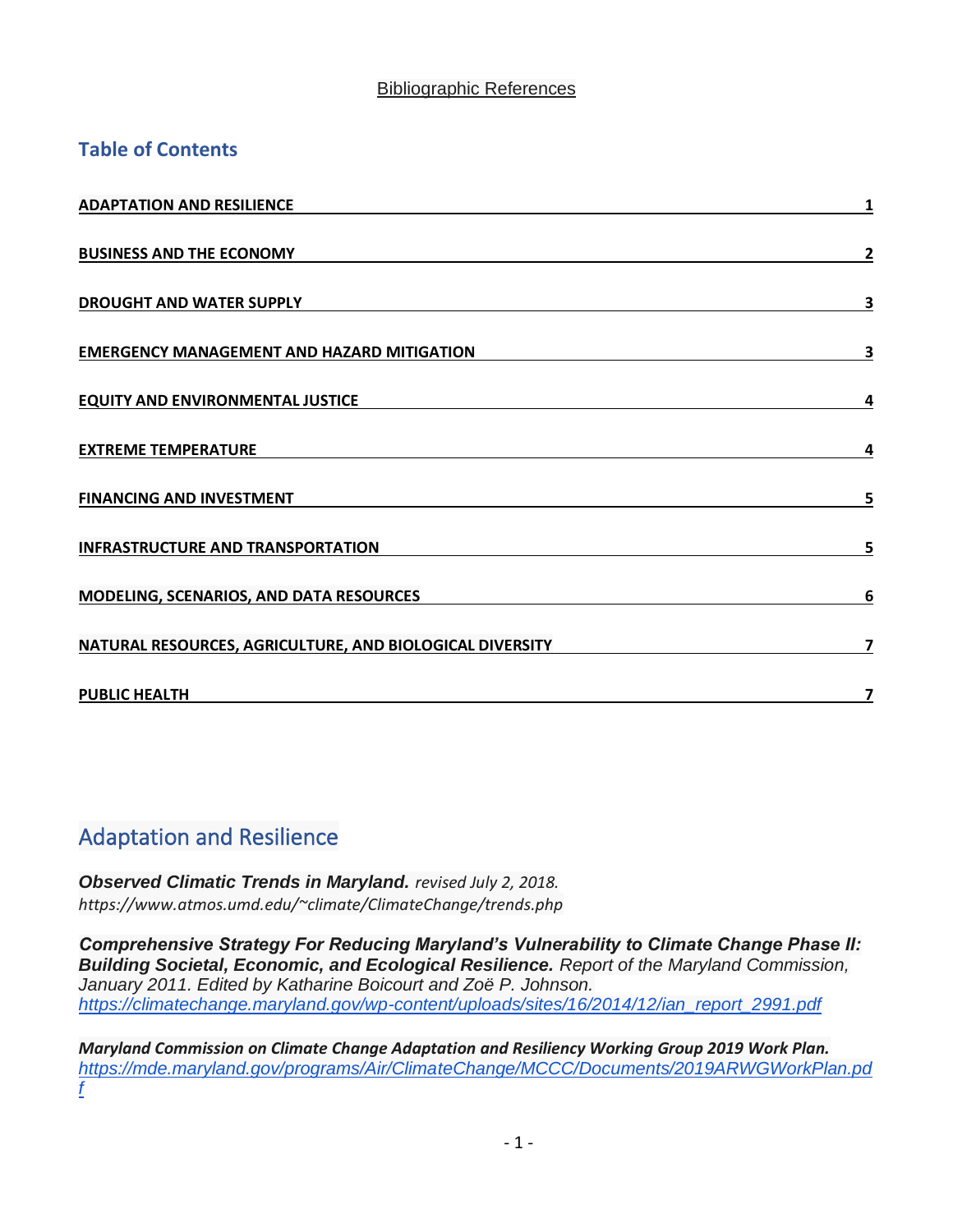*Climate change impact areas: planning for climate change*. Fact Sheet, State of Maryland. *<https://dnr.maryland.gov/climateresilience/Documents/ClimateChangeImpactAreas2.pdf>*

**Climate change in the American mind.** Ed Maiback, Jan. 2020, Powerpoint presentation to the Montgomery County Women's Democratic Club. [https://www.dropbox.com/sh/s6cdopqzao2lxcm/AACN2kA6uX7Zi70tMOm1s](https://www.dropbox.com/sh/s6cdopqzao2lxcm/AACN2kA6uX7Zi70tMOm1s-iDa?dl=0&preview=WDC+Climate+Forum+Jan+2020+Maibach.pptx)[iDa?dl=0&preview=WDC+Climate+Forum+Jan+2020+Maibach.pptx](https://www.dropbox.com/sh/s6cdopqzao2lxcm/AACN2kA6uX7Zi70tMOm1s-iDa?dl=0&preview=WDC+Climate+Forum+Jan+2020+Maibach.pptx)

**Vulnerability Assessment and Adaptation Framework, Third Edition.** Federal Highway Administration. FHWA-HEP-18-020, Dec. 2016 [https://www.fhwa.dot.gov/environment/sustainability/resilience/adaptation\\_framework/climate\\_adapt](https://www.fhwa.dot.gov/environment/sustainability/resilience/adaptation_framework/climate_adaptation.pdf) [ation.pdf](https://www.fhwa.dot.gov/environment/sustainability/resilience/adaptation_framework/climate_adaptation.pdf)

**NIST Community Resilience Program** <https://www.nist.gov/topics/community-resilience>

**Hazard, Risk, Vulnerability and Disaster? How these terms are interconnected to each other?**  Asian Disaster Preparedness Center, undated. [http://adpc.net/CASITA/Bangkok](http://adpc.net/CASITA/Bangkok-workshop/Day%202/Introduction_to_Hazard_Vulnerability_and_Risk.pdf)[workshop/Day%202/Introduction\\_to\\_Hazard\\_Vulnerability\\_and\\_Risk.pdf](http://adpc.net/CASITA/Bangkok-workshop/Day%202/Introduction_to_Hazard_Vulnerability_and_Risk.pdf)

**USEPA Climate Change Adaptation Resource Center (ARC-X**), website. <https://www.epa.gov/arc-x/climate-change-adaptation-training>

**Adapt Now: A Global Call for Leadership on Climate Resilience** (2019), The Global Commission on Adaptation, also launching the Year of Action (2020) with Eight Action Tracks: food security and rural livelihoods; finance; cities; infrastructure; natural environment; locally led action; water; disaster risk management.<https://gca.org/global-commission-on-adaptation/adapt-our-world>

**Maximizing Benefits: Strategies for Community Resilience,** Dec. 2018. <https://www.c2es.org/site/assets/uploads/2018/12/strategies-for-community-resilience.pdf>

**A Self**‐**Assessment to Address Climate Change Readiness in Your Community Midwest Region[.](https://www.cmap.illinois.gov/documents/10180/14193/Appendix+B+--+Self-Assessment+to+Address+Climate+Change+Readiness+in+Your+Community.pdf/11377862-ee6c-4d8e-84a5-b3a138c486d4)** [https://www.cmap.illinois.gov/documents/10180/14193/Appendix+B+--+Self-](https://www.cmap.illinois.gov/documents/10180/14193/Appendix+B+--+Self-Assessment+to+Address+Climate+Change+Readiness+in+Your+Community.pdf/11377862-ee6c-4d8e-84a5-b3a138c486d4)[Assessment+to+Address+Climate+Change+Readiness+in+Your+Community.pdf/11377862-ee6c-](https://www.cmap.illinois.gov/documents/10180/14193/Appendix+B+--+Self-Assessment+to+Address+Climate+Change+Readiness+in+Your+Community.pdf/11377862-ee6c-4d8e-84a5-b3a138c486d4)[4d8e-84a5-b3a138c486d4](https://www.cmap.illinois.gov/documents/10180/14193/Appendix+B+--+Self-Assessment+to+Address+Climate+Change+Readiness+in+Your+Community.pdf/11377862-ee6c-4d8e-84a5-b3a138c486d4)

## <span id="page-1-0"></span>Business and the Economy

**Small and Medium Businesses in MD on Climate Resilience.**  [https://www.c2es.org/site/assets/uploads/2017/05/framework-engaging-small-medium-sized-busi](https://www.c2es.org/site/assets/uploads/2017/05/framework-engaging-small-medium-sized-business-maryland-climate-resilience.pdf)

**Reducing Risks Through Adaptation Actions,** 2018. Chapter 8, Fourth National Climate Assessment, Volume II .Lempert, R., et al. U.S. Global Change Research Program, Washington, DC, pp. 1309–1345. doi: 10.7930/NCA4.2018.CH28[.https://nca2018.globalchange.gov/chapter/28/](https://nca2018.globalchange.gov/chapter/28/)

**The Economics of Adaptation,** 2014. Chambwera, M., G. Heal, et al, 2014: In: Climate Change 2014: Impacts, Adaptation, and Vulnerability. Part A: Global and Sectoral Aspects. Contribution of Working Group II to the Fifth Assessment Report of the Intergovernmental Panel on Climate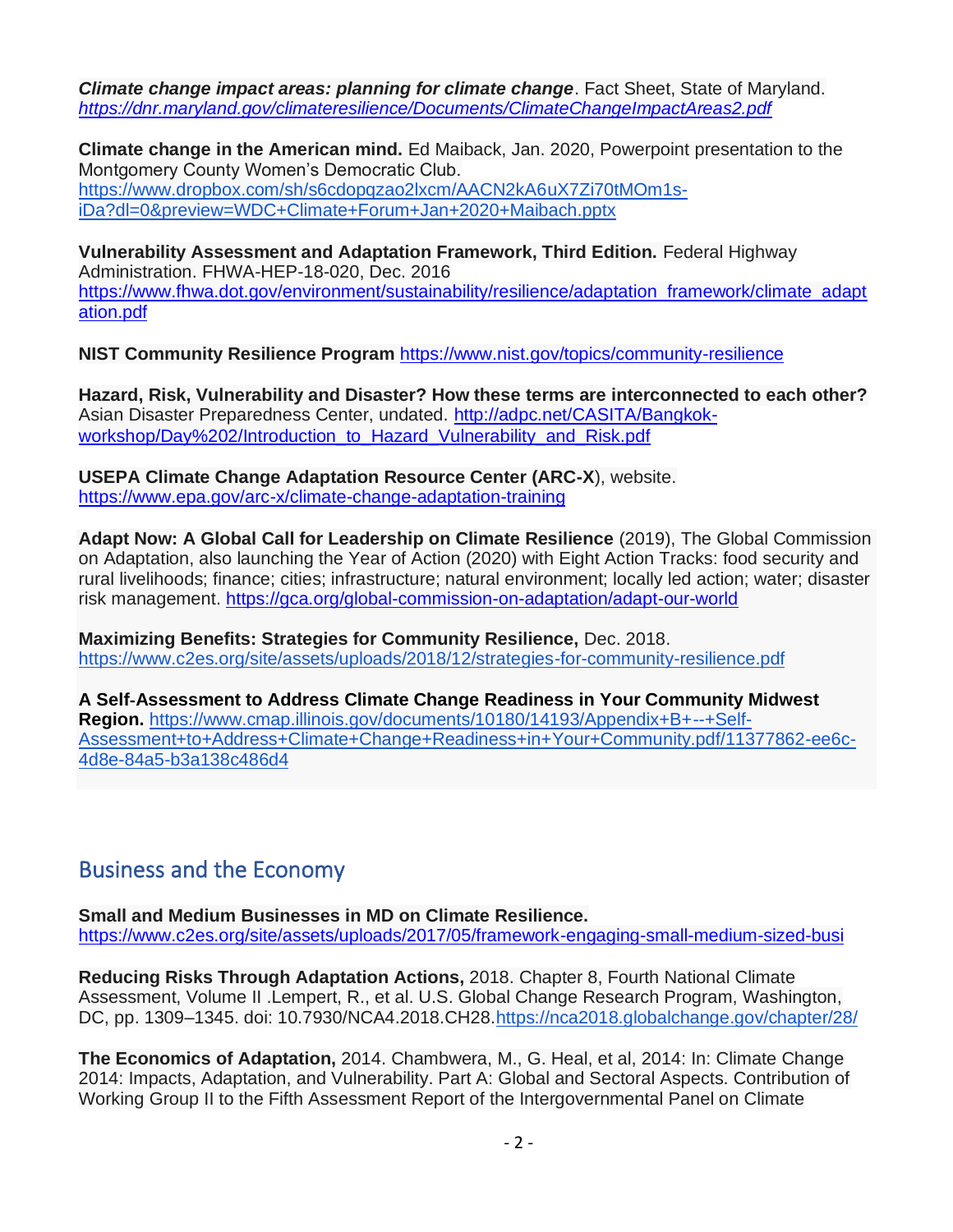Change. Cambridge University Press, Cambridge, United Kingdom and New York, NY, USA, pp. 945-977. [https://www.ipcc.ch/site/assets/uploads/2018/02/WGIIAR5-Chap17\\_FINAL.pdf](https://www.ipcc.ch/site/assets/uploads/2018/02/WGIIAR5-Chap17_FINAL.pdf)

**A Critical Review of Cost-Benefit Analysis for Climate Change Adaptation in Cities**, Aug. 2019. Ambika Markanday.<https://www.worldscientific.com/doi/pdf/10.1142/S2010007819500143>

**The economics of managing heavy rains and stormwater in Copenhagen – The Cloudburst Management Plan (2016).** [https://climate-adapt.eea.europa.eu/metadata/case-studies/the](https://climate-adapt.eea.europa.eu/metadata/case-studies/the-economics-of-managing-heavy-rains-and-stormwater-in-copenhagen-2013-the-cloudburst-management-plan)[economics-of-managing-heavy-rains-and-stormwater-in-copenhagen-2013-the-cloudburst](https://climate-adapt.eea.europa.eu/metadata/case-studies/the-economics-of-managing-heavy-rains-and-stormwater-in-copenhagen-2013-the-cloudburst-management-plan)[management-plan.](https://climate-adapt.eea.europa.eu/metadata/case-studies/the-economics-of-managing-heavy-rains-and-stormwater-in-copenhagen-2013-the-cloudburst-management-plan)

**Clean Energy Community Benefits Fund,** Portland: [https://beta.portland.gov/cleanenergy/about](https://beta.portland.gov/cleanenergy/about-portland-clean-energy-community-benefits-fund)[portland-clean-energy-community-benefits-fund](https://beta.portland.gov/cleanenergy/about-portland-clean-energy-community-benefits-fund)

# <span id="page-2-0"></span>Drought and Water Supply

#### **WSSC Briefing on Climate Change, Dec., 18, 2019[.](https://www.wsscwater.com/files/live/sites/wssc/files/greenbonds/Climate%20Change%20Briefing%20to%20Commissioners%2012.18.19%20FINAL.pdf)**

[https://www.wsscwater.com/files/live/sites/wssc/files/greenbonds/Climate%20Change%20Briefing%](https://www.wsscwater.com/files/live/sites/wssc/files/greenbonds/Climate%20Change%20Briefing%20to%20Commissioners%2012.18.19%20FINAL.pdf) [20to%20Commissioners%2012.18.19%20FINAL.pdf](https://www.wsscwater.com/files/live/sites/wssc/files/greenbonds/Climate%20Change%20Briefing%20to%20Commissioners%2012.18.19%20FINAL.pdf)

#### **2010 Washington Metropolitan Area Water Supply Reliability Study - Part 2: Potential Impacts of Climate Change.**

<https://www.potomacriver.org/wp-content/uploads/2014/12/ICPRB13-07.pdf>

**2015 Washington Metropolitan Area Water Supply Study Demand and Resource Availability Forecast for the Year 2040.** August 2015. Prepared by S.N. Ahmed, K.R. Bencala, and C.L. **Schultz** 

[https://www.potomacriver.org/wp-content/uploads/2015/08/ICP15-04a\\_Ahmed.pdf](https://www.potomacriver.org/wp-content/uploads/2015/08/ICP15-04a_Ahmed.pdf)

[ness-maryland-climate-resilience.pdf](https://www.c2es.org/site/assets/uploads/2017/05/framework-engaging-small-medium-sized-business-maryland-climate-resilience.pdf)

US Global Research Program, 4th National Climate Assessment, Section 8.a Drought. <https://science2017.globalchange.gov/chapter/8/>

### <span id="page-2-1"></span>Emergency Management and Hazard Mitigation

**Montgomery County Hazard Mitigation Plan**, September 2018, Office of Emergency Management & Homeland Security. [https://www.montgomerycountymd.gov/OEMHS/Resources/Files/HMP2018-](https://www.montgomerycountymd.gov/OEMHS/Resources/Files/HMP2018-FinalPlan-FEMAApproved.pdf) [FinalPlan-FEMAApproved.pdf](https://www.montgomerycountymd.gov/OEMHS/Resources/Files/HMP2018-FinalPlan-FEMAApproved.pdf)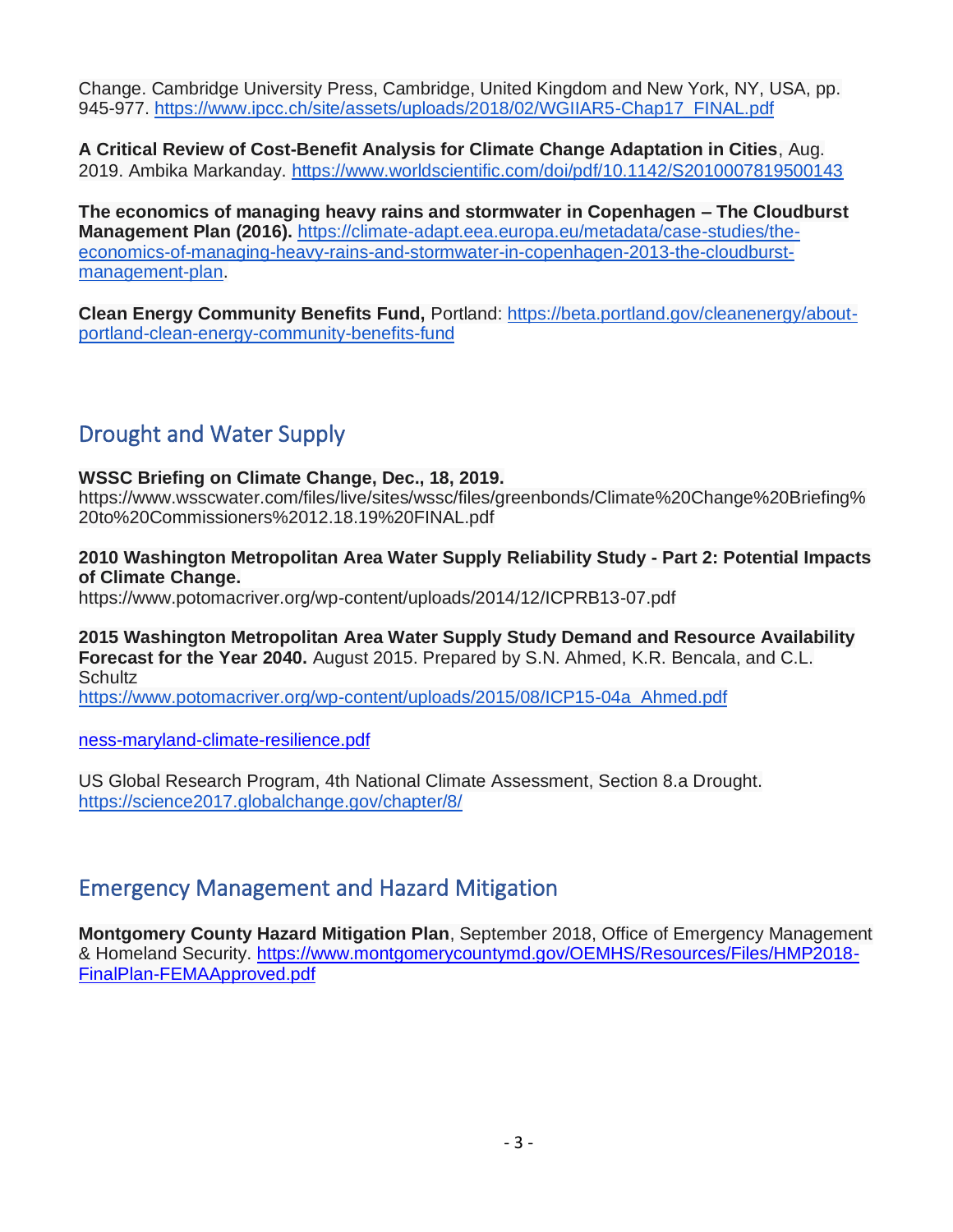# <span id="page-3-0"></span>Equity and Environmental Justice

**Social Equity,** Chapter 6, draft Greenhouse Gas Emissions Reduction Act (GGRA), 2019, Maryland Department of the Environment.

[https://mde.maryland.gov/programs/Air/ClimateChange/Documents/2019GGRAPlan/2019%20GGR](https://mde.maryland.gov/programs/Air/ClimateChange/Documents/2019GGRAPlan/2019%20GGRA%20Draft%20Plan%20(10-15-2019)%20POSTED.pdf) [A%20Draft%20Plan%20\(10-15-2019\)%20POSTED.pdf](https://mde.maryland.gov/programs/Air/ClimateChange/Documents/2019GGRAPlan/2019%20GGRA%20Draft%20Plan%20(10-15-2019)%20POSTED.pdf)

**USDN Guide to Equitable Preparedness Planning.**  [https://www.usdn.org/uploads/cms/documents/usdn\\_guide\\_to\\_equitable\\_community](https://www.usdn.org/uploads/cms/documents/usdn_guide_to_equitable_community-driven_climate_preparedness-_high_res.pdf)[driven\\_climate\\_preparedness-\\_high\\_res.pdf](https://www.usdn.org/uploads/cms/documents/usdn_guide_to_equitable_community-driven_climate_preparedness-_high_res.pdf)

**The Effects of Historical Housing Policies on Resident Exposure to Intra-Urban Heat: A Study of 108 US Urban Areas.** [https://www.mdpi.com/2225-1154/8/1/12/htm.](https://www.mdpi.com/2225-1154/8/1/12/htm)

**Opinion: Why green "climate gentrification" threatens poor and vulnerable populations.**  Proceedings of the National Academy of Sciences.<https://www.pnas.org/content/116/52/26139>

**A Vision for an Equitable and Just Climate Future.** The Equitable and Just National Climate Platform. [https://ajustclimate.org.](https://ajustclimate.org/)

**Climate gentrification: the rich can afford to move – what about the poor?** [https://www.theguardian.com/environment/2018/sep/25/climate-gentrification-phoenix-flagstaff](https://www.theguardian.com/environment/2018/sep/25/climate-gentrification-phoenix-flagstaff-miami-rich-poor)[miami-rich-poor](https://www.theguardian.com/environment/2018/sep/25/climate-gentrification-phoenix-flagstaff-miami-rich-poor)

**5 Tactics That Fight Gentrification While Boosting Community Development. <https://everydayfeminism.com/2017/07/fight-gentrification-for-community/>**

**It's Time to Change How We Measure Affordable Housing.**  [https://www.citylab.com/equity/2017/06/the-problem-with-how-we-measure-affordable](https://www.citylab.com/equity/2017/06/the-problem-with-how-we-measure-affordable-housing/531378/)[housing/531378/.](https://www.citylab.com/equity/2017/06/the-problem-with-how-we-measure-affordable-housing/531378/)

**Housing and Transportation Affordability Index.** Center for Neighborhood Technology, <https://htaindex.cnt.org/>

### <span id="page-3-1"></span>Extreme Temperature

**SCORCHED: Extreme Heat and Real Estate** [https://americas.uli.org/wp](https://americas.uli.org/wp-content/uploads/sites/2/ULI-Documents/Scorched_Final-PDF.pdf)[content/uploads/sites/2/ULI-Documents/Scorched\\_Final-PDF.pdf](https://americas.uli.org/wp-content/uploads/sites/2/ULI-Documents/Scorched_Final-PDF.pdf)

**Urban Heat Island Sensors,** Baltimore Office of Sustainability. <https://www.baltimoresustainability.org/urban-heat-island-sensors/>

**Killer Heat in the United States: Climate Choices and the Future of Dangerously Hot Days** [https://www.ucsusa.org/sites/default/files/attach/2019/07/killer-heat-analysis-full-report.pdf.](https://www.ucsusa.org/sites/default/files/attach/2019/07/killer-heat-analysis-full-report.pdf) See also this fact sheet on MD Congressional District 8: https://www.ucsusa.org/sites/default/files/attach/2019/07/killer-heat-MD\_8.pdf

**Montgomery County Extreme Temperature Plan**, October 23, 2019.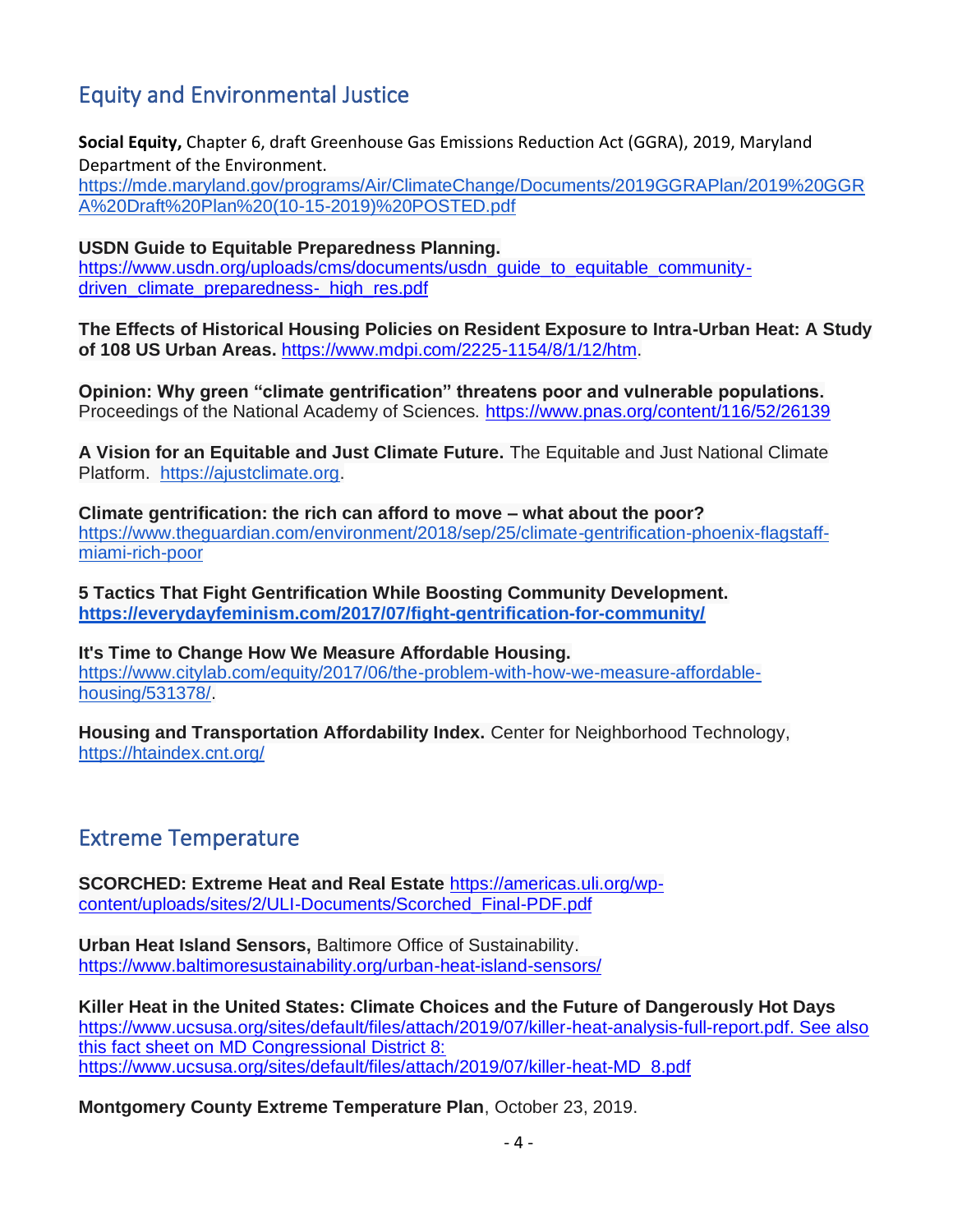**Strategies for Cooling Singapore - A catalogue of 80+ measures to mitigate urban heat island and improve outdoor thermal comfort** 

[https://www.researchgate.net/publication/330324071\\_Strategies\\_for\\_Cooling\\_Singapore\\_-](https://www.researchgate.net/publication/330324071_Strategies_for_Cooling_Singapore_-_A_catalogue_of_80_measures_to_mitigate_urban_heat_island_and_improve_outdoor_thermal_comfort) A catalogue of 80 measures to mitigate urban heat island and improve outdoor thermal co [mfort](https://www.researchgate.net/publication/330324071_Strategies_for_Cooling_Singapore_-_A_catalogue_of_80_measures_to_mitigate_urban_heat_island_and_improve_outdoor_thermal_comfort) and

**How to adapt your city to extreme heat.** C4 Cities Climate Change Initiative, Implementation Guides. August 2019 [https://www.c40knowledgehub.org/s/article/How-to-adapt-your-city-to-extreme](https://www.c40knowledgehub.org/s/article/How-to-adapt-your-city-to-extreme-heat?language=en_US)[heat?language=en\\_US](https://www.c40knowledgehub.org/s/article/How-to-adapt-your-city-to-extreme-heat?language=en_US)

*Cool Cities of Tomorrow*, podcast. [www.eli.org/podcasts](http://www.eli.org/podcasts) Heat illness legislation - California - https://www.dir.ca.gov/dosh/heatillnessinfo.html

**Heat Stress Protection Act** - to be introduced by MD Del. Charkoudian https://lorigd20.com/2020-legislation/#community-choice-energy

### <span id="page-4-0"></span>Financing and Investment

**Prince George's County Clean Water Partnership,** *The Drop***, Jan. 2020.**  https://thecleanwaterpartnership.com

**Climate Bonds Initiative** is an international, investor-focused not-for-profit working solely on mobilizing the \$100 trillion bond market for climate change solutions [https://www.climatebonds.net](https://www.climatebonds.net/)

**Natural Capital Project: InVest**  [https://www.usdn.org/uploads/cms/documents/usdn\\_guide\\_to\\_equitable\\_community](https://www.usdn.org/uploads/cms/documents/usdn_guide_to_equitable_community-driven_climate_preparedness-_high_res.pdf)driven climate preparedness-\_high\_res.pdf

**Investing in Climate Resilience** [https://www.c2es.org/site/assets/uploads/2019/11/investing-in](https://www.c2es.org/site/assets/uploads/2019/11/investing-in-resilience_Brief.pdf)[resilience\\_Brief.pdf](https://www.c2es.org/site/assets/uploads/2019/11/investing-in-resilience_Brief.pdf)

**Investing in Resiience**, Nov. 2019. Center for Climate and Energy Resiience. **[https://www.c2es.org/site/assets/uploads/2019/11/investing-in-resilience\\_Brief.pdf](https://www.c2es.org/site/assets/uploads/2019/11/investing-in-resilience_Brief.pdf)**

### <span id="page-4-1"></span>Infrastructure and Transportation

**Climate-Resilient Infrastructure: Adaptive Design and Risk Management**, ASCE Committee on Adaptation to a Changing Climate; [https://ascelibrary.org/doi/book/10.1061/9780784415191#](https://ascelibrary.org/doi/book/10.1061/9780784415191)

**Voluntary Resilience Standards** [https://cadmusgroup.com/wp-content/uploads/2018/08/MCG-](https://cadmusgroup.com/wp-content/uploads/2018/08/MCG-Voluntary-Resilience-Standards-Report.pdf)[Voluntary-Resilience-Standards-Report.pdf](https://cadmusgroup.com/wp-content/uploads/2018/08/MCG-Voluntary-Resilience-Standards-Report.pdf)

#### **Retrofitting Existing Buildings**

[https://www.greenribboncommission.org/archive/downloads/Building\\_Resilience\\_in\\_Boston\\_SML.pd](https://www.greenribboncommission.org/archive/downloads/Building_Resilience_in_Boston_SML.pdf) [f](https://www.greenribboncommission.org/archive/downloads/Building_Resilience_in_Boston_SML.pdf)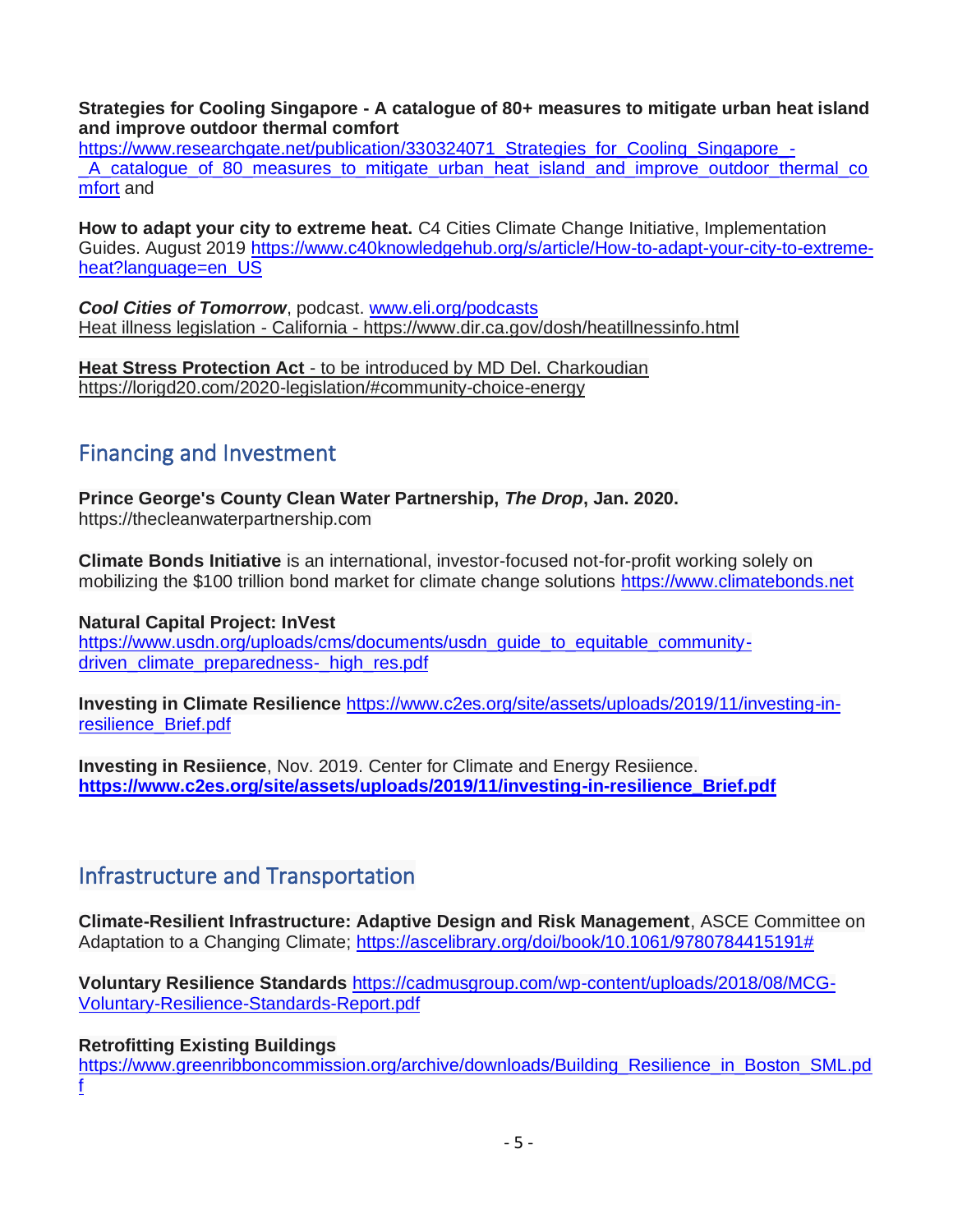**Federal Highways Admin. Findings from MD Pilot** 

[https://www.fhwa.dot.gov/environment/sustainability/resilience/pilots/2013-](https://www.fhwa.dot.gov/environment/sustainability/resilience/pilots/2013-2015_pilots/maryland/final_report/page06.cfm#Toc415734899) [2015\\_pilots/maryland/final\\_report/page06.cfm#Toc415734899](https://www.fhwa.dot.gov/environment/sustainability/resilience/pilots/2013-2015_pilots/maryland/final_report/page06.cfm#Toc415734899)

**Highways in the River Environment — Floodplains, Extreme Events, Risk, and Resilience,** FHWA Hydraulic Engineering Circular No. 17, 2 Edition. Pub. No. FHWA-HIF-16--18, June 2016. <https://www.fhwa.dot.gov/engineering/hydraulics/pubs/hif16018.pdf>

**Boston Climate Resilient Design Standards & Guidelines for Protection of Public Rights-of-Way** [https://www.boston.gov/sites/default/files/imce-uploads/2018-](https://www.boston.gov/sites/default/files/imce-uploads/2018-10/climate_resilient_design_standards_and_guidelines_for_protection_of_public_rights-of-way_no_appendices.pdf) 10/climate resilient design standards and quidelines for protection of public rights-ofway no appendices.pdf

**Build Back Safer and Smarter** [http://nhma.info/wp-content/uploads/2018/09/Final\\_for\\_9-15-](http://nhma.info/wp-content/uploads/2018/09/Final_for_9-15-18_Special_Post_Disaster_Information_Build-Back-Smarter-9-Steps-Paper.pdf?utm_source=ASAP&utm_campaign=664d552a0b-EMAIL_CAMPAIGN_2018_06_14_06_26_COPY_01&utm_medium=email&utm_term=0_390b9a48ee-664) [18\\_Special\\_Post\\_Disaster\\_Information\\_Build-Back-Smarter-9-Steps-](http://nhma.info/wp-content/uploads/2018/09/Final_for_9-15-18_Special_Post_Disaster_Information_Build-Back-Smarter-9-Steps-Paper.pdf?utm_source=ASAP&utm_campaign=664d552a0b-EMAIL_CAMPAIGN_2018_06_14_06_26_COPY_01&utm_medium=email&utm_term=0_390b9a48ee-664)[Paper.pdf?utm\\_source=ASAP&utm\\_campaign=664d552a0b-](http://nhma.info/wp-content/uploads/2018/09/Final_for_9-15-18_Special_Post_Disaster_Information_Build-Back-Smarter-9-Steps-Paper.pdf?utm_source=ASAP&utm_campaign=664d552a0b-EMAIL_CAMPAIGN_2018_06_14_06_26_COPY_01&utm_medium=email&utm_term=0_390b9a48ee-664)[EMAIL\\_CAMPAIGN\\_2018\\_06\\_14\\_06\\_26\\_COPY\\_01&utm\\_medium=email&utm\\_term=0\\_390b9](http://nhma.info/wp-content/uploads/2018/09/Final_for_9-15-18_Special_Post_Disaster_Information_Build-Back-Smarter-9-Steps-Paper.pdf?utm_source=ASAP&utm_campaign=664d552a0b-EMAIL_CAMPAIGN_2018_06_14_06_26_COPY_01&utm_medium=email&utm_term=0_390b9a48ee-664)

**The Growing Threat of Urban Flooding: A National Challenge,** 2018. University of Maryland, Dr. Gerald Galloway; University of Texas, Dr. Sam Brody. <https://cdr.umd.edu/urban-flooding-report>

### <span id="page-5-0"></span>Modeling, Scenarios, and Data Resources

**Georgetown Univ. Adaptation Clearinghouse** [https://www.adaptationclearinghouse.org](https://www.adaptationclearinghouse.org/)

**Resources for Resilience and Adaptation in New England (RAINE)**.<https://www.epa.gov/raine>

**USEPA Climate Scenario Selection Tool** [https://lasso.epa.gov](https://lasso.epa.gov/)

**US Army Corps of Engineers Nonstationarity Detection Tool User Guide.** Updated September 2018

[http://corpsmapu.usace.army.mil/rccinfo/nsd/docs/Nonstationarity\\_Detection\\_Tool\\_User\\_Guide.pdf](http://corpsmapu.usace.army.mil/rccinfo/nsd/docs/Nonstationarity_Detection_Tool_User_Guide.pdf)

**Responding to Extreme Weather and Climate Events Adaptation Strategies and Information Needs.** NOAA, 2013

[https://cpo.noaa.gov/portals/0/Docs/SARP/projects/Extreme\\_Weather\\_Factsheet\\_Compendium.final](https://cpo.noaa.gov/portals/0/Docs/SARP/projects/Extreme_Weather_Factsheet_Compendium.final7.19.13.pdf) [7.19.13.pdf](https://cpo.noaa.gov/portals/0/Docs/SARP/projects/Extreme_Weather_Factsheet_Compendium.final7.19.13.pdf)

**Mid-Atlantic Regional Integrated Sciences and Assessments (MARISA).**  [https://www.cpo.noaa.gov/Meet-the-Divisions/Climate-and-Societal-Interactions/RISA/RISA-](https://www.cpo.noaa.gov/Meet-the-Divisions/Climate-and-Societal-Interactions/RISA/RISA-Teams/MARISA)[Teams/MARISA](https://www.cpo.noaa.gov/Meet-the-Divisions/Climate-and-Societal-Interactions/RISA/RISA-Teams/MARISA)

**The Impact of Climate Change and Population Growth on the National Flood Insurance Program Through 2100.** AECOM, Michael Baker Jr., Inc., and Deloitte Consulting, LLP. 2013. Prepared for the Federal Insurance and Mitigation Administration, Federal Emergency Management Agency, Arlington, VA. June 2013. 257 pp. Available at: [http://www.aecom.com/content/wp](http://www.aecom.com/content/wp-content/uploads/2016/06/Climate_Change_Report_AECOM_2013-06-11.pdf)[content/uploads/2016/06/Climate\\_Change\\_Report\\_AECOM\\_2013-06-11.pdf](http://www.aecom.com/content/wp-content/uploads/2016/06/Climate_Change_Report_AECOM_2013-06-11.pdf)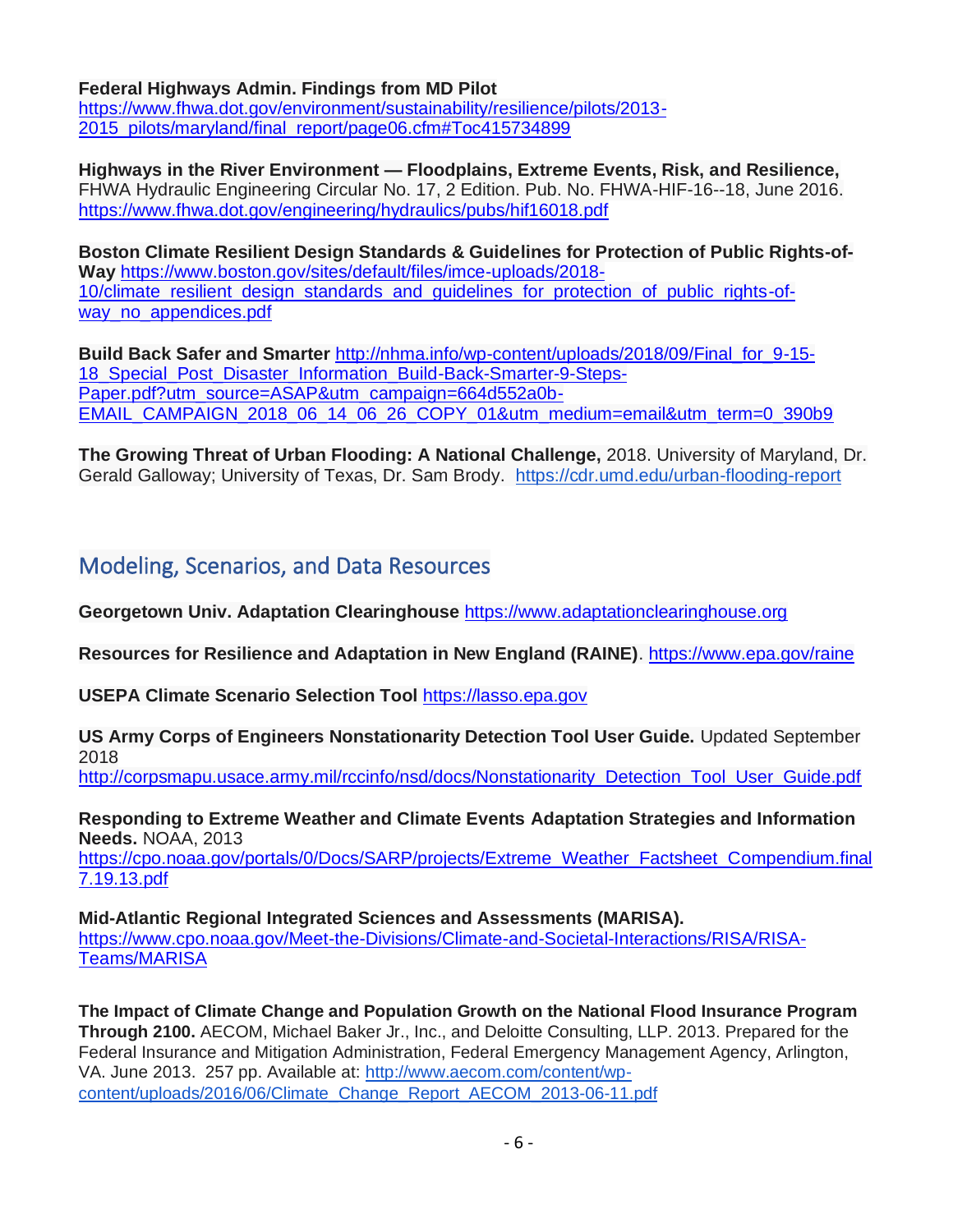# <span id="page-6-0"></span>Natural Resources, Agriculture, and Biological Diversity

**Maryland Planning, Montgomery County Water Resources Functional Plan. <https://montgomeryplanning.org/planning/environment/water-and-wetlands/water-resources-plan/>**

**List of Rare, Threatened, and Endangered Species of Montgomery County, July 2019. Maryland Wildlife and Heritage Service, Natural Heritage Program** [https://dnr.maryland.gov/wildlife/Documents/Montgomery\\_County\\_RTEs.pdf](https://dnr.maryland.gov/wildlife/Documents/Montgomery_County_RTEs.pdf)

**US Forest Service Climate Change Atlas,** offering data on tree species and their anticipated response to climate change:<https://www.fs.fed.us/nrs/atlas/combined/index.php> For Maryland, you can see the numerical and visual shift in change of each species here: [https://www.nrs.fs.fed.us/atlas/tree/MD\\_mean\\_fz\\_winlose.html](https://www.nrs.fs.fed.us/atlas/tree/MD_mean_fz_winlose.html)

**To preserve genetic diversity and for potential wildlife corridors and protected areas** to be created and/or preserved, see<https://extension.umd.edu/hgic/topics/native-plants-and-climate-change>

**Protecting the Source and Maintaining Water Affordability**. Prepared by the Ecologix Group for the Maryland Sierra Club, Oct. 2018 [https://www.dropbox.com/s/lowkjeqklhp5v6h/Protecting%20the%20Source\\_Final%20Report\\_10.25.18.p](https://www.dropbox.com/s/lowkjeqklhp5v6h/Protecting%20the%20Source_Final%20Report_10.25.18.pdf?dl=0) [df?dl=0](https://www.dropbox.com/s/lowkjeqklhp5v6h/Protecting%20the%20Source_Final%20Report_10.25.18.pdf?dl=0)

**How Climate Change Will Affect Maryland's Birds**. National Audubon Society website. **<https://www.audubon.org/climate/survivalbydegrees/state/us/md>**

**Ready, steady, green! LIFE helps farming and forestry adapt to climate change**. European Union, 2019. [https://ec.europa.eu/easme/sites/easme-site/files/life\\_cca-forest\\_agri-.pdf](https://ec.europa.eu/easme/sites/easme-site/files/life_cca-forest_agri-.pdf)

**WHAT OUR REGION GROWS to Eat and Drink: Agriculture's Past, Present, and Future in and around the Metropolitan Washington Region.** January 2019. [https://montgomeryplanning.org/wp](https://montgomeryplanning.org/wp-content/uploads/2019/06/WORG_2017_FINAL_modified_March_2019_mg2.pdf)[content/uploads/2019/06/WORG\\_2017\\_FINAL\\_modified\\_March\\_2019\\_mg2.pdf](https://montgomeryplanning.org/wp-content/uploads/2019/06/WORG_2017_FINAL_modified_March_2019_mg2.pdf)

**National Fish, Wildlife and Plants Climate Adaptation Strategy** <https://www.st.nmfs.noaa.gov/Assets/ecosystems/documents/NFWPCAS-Final.pdf>

**The Effects of Climate Change on Agriculture, Land Resources, Water Resources, and Biodiversity in the United States**, 2008. A Report by the U.S. Climate Change Science Program and the Subcommittee on Global Change Research. Backlund, P., et al. U.S. Environmental Protection Agency, Washington, DC, USA. [https://www.usda.gov/oce/climate\\_change/SAP4\\_3/CCSPFinalReport.pdf](https://www.usda.gov/oce/climate_change/SAP4_3/CCSPFinalReport.pdf)

# <span id="page-6-1"></span>Public Health

**U.S. Global Change Research Program, 4th National Climate Assessment - Human Health Chapter 14[.](https://nca2018.globalchange.gov/chapter/14/) <https://nca2018.globalchange.gov/chapter/14/>**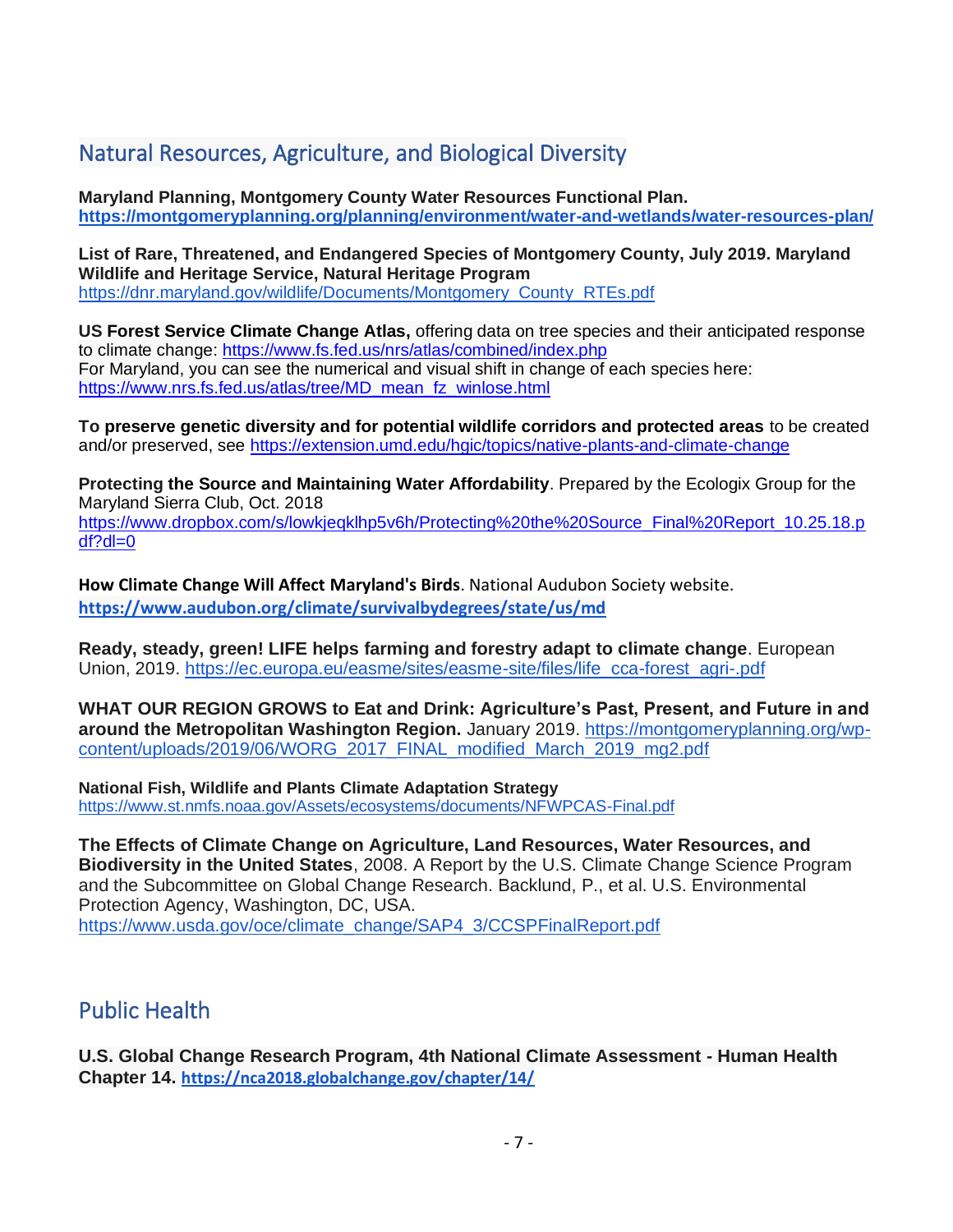**Maryland Climate and Health Profile Report,** April 2016. Maryland Institute for Applied Environmental Health, University of Maryland School of Public HealthCollege Park. Prepared for the Maryland Department of Health and Mental Hygiene. [https://mde.maryland.gov/programs/Marylander/Documents/MCCC/Publications/Reports/MarylandCl](https://mde.maryland.gov/programs/Marylander/Documents/MCCC/Publications/Reports/MarylandClimateandHealthProfileReport.pdf)

**Public Health, Energy & Climate, 2016 - A Maryland Statewide Survey.** George Mason University and Johns Hopkins Bloomberg School of Public Health. [https://www.climatechangecommunication.org//wp-content/uploads/2016/10/2016-MD-Survey-](https://www.climatechangecommunication.org/wp-content/uploads/2016/10/2016-MD-Survey-Public-Health-Report-100216.pdf)[Public-Health-Report-100216.pdf](https://www.climatechangecommunication.org/wp-content/uploads/2016/10/2016-MD-Survey-Public-Health-Report-100216.pdf)

**Maryland Department of Health Climate Change Health Adaptation Program.** 

[imateandHealthProfileReport.pdf](https://mde.maryland.gov/programs/Marylander/Documents/MCCC/Publications/Reports/MarylandClimateandHealthProfileReport.pdf)

<https://www.cdc.gov/climateandhealth/state-programs/md.htm> [https://sph.umd.edu/sites/default/files/images/Dean%27s%20Office/MD\\_climate\\_and\\_health\\_hi](https://sph.umd.edu/sites/default/files/images/Dean%27s%20Office/MD_climate_and_health_highlights.pdf) [ghlights.pdf](https://sph.umd.edu/sites/default/files/images/Dean%27s%20Office/MD_climate_and_health_highlights.pdf) [https://phpa.health.maryland.gov/OEHFP/EH/Pages/Climate\\_Change.aspx](https://phpa.health.maryland.gov/OEHFP/EH/Pages/Climate_Change.aspx)

**Climate Change and Human Health. The Impacts of Climate Change on Human Health in the United States: A Scientific Assessment.** Balbus, J., A. Crimmins, J.L. Gamble, D.R. Easterling, K.E. Kunkel, S. Saha, and M.C. Sarofim, 2016. U.S. Global Change Research Program, Washington, DC, 25–42. [http://dx.doi.org/10.7930/J0VX0DFW.](http://dx.doi.org/10.7930/J0VX0DFW) <https://health2016.globalchange.gov/climate-change-and-human-health>

**Center for Disease Control** *– see extensive bibliography, social media resources, and webinars here: [https://www.cdc.gov/climateandhealth/whats-new.htm,](https://www.cdc.gov/climateandhealth/whats-new.htm) and resources for Public Health Departments here: [https://www.cdc.gov/climateandhealth/site\\_resources.htm](https://www.cdc.gov/climateandhealth/site_resources.htm)*

**CDC Climate Ready States and Cities Initiative[.](https://www.cdc.gov/climateandhealth/climate_ready.htm) [https://www.cdc.gov/climateandhealth/climate\\_ready.htm](https://www.cdc.gov/climateandhealth/climate_ready.htm) Climate and Health: A Guide for Cross-Sector Collaboration.**. [https://www.cdc.gov/climateandhealth/docs/CrossSectorClimateandHealth\\_508.pdf](https://www.cdc.gov/climateandhealth/docs/CrossSectorClimateandHealth_508.pdf)

**Climate and Health Intervention Assessment Evidence on Public Health Interventions to Prevent the Negative Health Effects of Climate Change. [https://www.cdc.gov/climateandhealth/docs/ClimateAndHealthInterventionAssessment\\_508.p](https://www.cdc.gov/climateandhealth/docs/ClimateAndHealthInterventionAssessment_508.pdf) [df](https://www.cdc.gov/climateandhealth/docs/ClimateAndHealthInterventionAssessment_508.pdf)**

**Evidence on the use of Integrated Mosquito Management to Reduce the Risk of West Nile Outbreak after a Flooding Event A Potential Component of a Post-Disaster Integrated Mosquito Management Program.** 

[https://www.cdc.gov/climateandhealth/docs/MosquitoManagementFlooding\\_508.pdf](https://www.cdc.gov/climateandhealth/docs/MosquitoManagementFlooding_508.pdf)

**Climate Change and Extreme Heat: What You Can Do to Prepare.**  <https://www.cdc.gov/climateandhealth/pubs/extreme-heat-guidebook.pdf>

**[Health Harm Cards: Climate's Effect on Health.](https://www.cdc.gov/climateandhealth/pubs/CDC-HealthHarmCards-508.pdf)**  <https://www.cdc.gov/climateandhealth/pubs/CDC-HealthHarmCards-508.pdf> **Infographic: Climate and Community Health.** [https://www.cdc.gov/climateandhealth/pubs/CDC-](https://www.cdc.gov/climateandhealth/pubs/CDC-CommunityInfographic-508.pdf)[CommunityInfographic-508.pdf](https://www.cdc.gov/climateandhealth/pubs/CDC-CommunityInfographic-508.pdf)